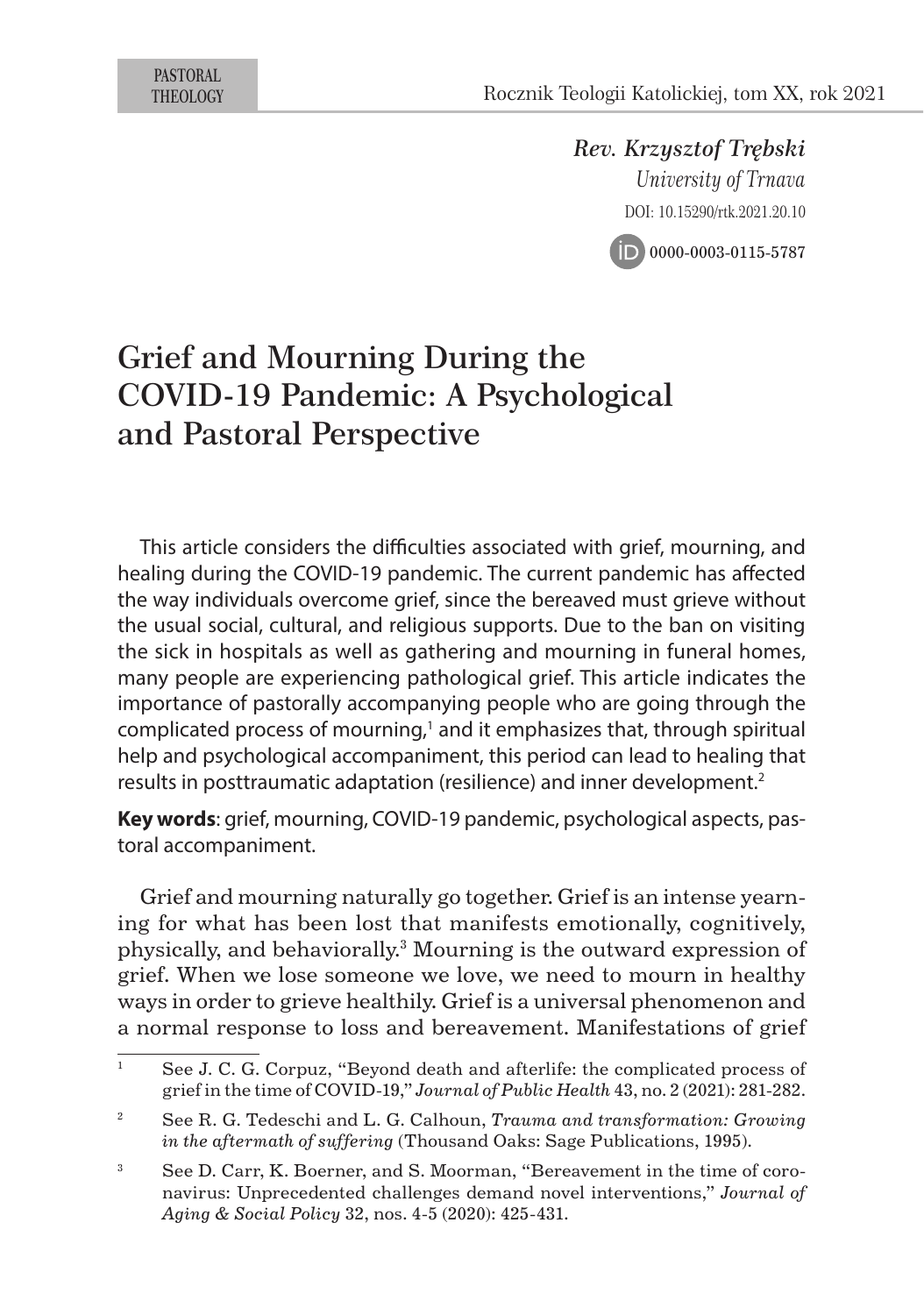can range from normal to diagnosable psychiatric conditions.<sup>4</sup> For this reason, it is important to discuss the concept of grief.

During pandemics, people experience different types of loss. A review of literature on the experiences of grief during previous pandemics, along with what we have learned thus far during the COVID-19 pandemic, indicates that risk of complicated grief is particularly high during this time.<sup>5</sup>

### The nature of grief

It is important understand the nature of grief. When a loved one dies, grief manifests as deep sadness and a yearning to be with the person who passed away. Grief typically follows a wavelike pattern, which tends to ease over time as people adapt to their changed circumstances and regain a sense of control. Grief is unique, so there is no right way to grieve. It is important to accept that a death has occurred and to give oneself time to grieve. During this time, it is normal to experience a variety of emotions, including sadness, anxiety, loneliness, regret, anger, guilt, or a sense of not having done everything possible to prevent the person's death.

Dealing with grief means passing through different stages of bereavement. In 1969, the Swiss psychiatrist Elisabeth Kübler-Ross first introduced the five common stages of grief, popularly referred to as DABDA: Denial, Anger, Bargaining, Depression, and Acceptance, in her book *On Death and Dying*. 6 These stages do not occur chronologically and some people who grieve may experience none of them. In addition, some people may skip one stage, while others may get stuck in another. In general, however, most people who are bereaved experience to a greater or lesser degree the following five stages of grief:<sup>7</sup>

#### Stage 1: Denial

Denial is the conscious or unconscious decision to refuse to admit that something is true. Denial makes it impossible to accept the news

<sup>4</sup> See R. A. Bryant, "Grief as a psychiatric disorder," *British Journal of Psychiatry* 201, no. 1 (2012): 9-10.

<sup>&</sup>lt;sup>5</sup> See C. R. Mayland et al., "Supporting adults bereaved through COVID-19: A rapid review of the impact of previous pandemics on grief and bereavement," *Journal of Pain and Symptom Management* 60, no. 2 (2020): 33-39.

<sup>6</sup> E. Kübler-Ross, *On Death and Dying* (New York: Macmillan, 1969).

<sup>7</sup> See E. Kübler-Ross and D. Kessler, *On Grief and Grieving: Finding the Meaning of Grief Through the Five Stages of Loss* (New York: Simon and Schuster, 2005).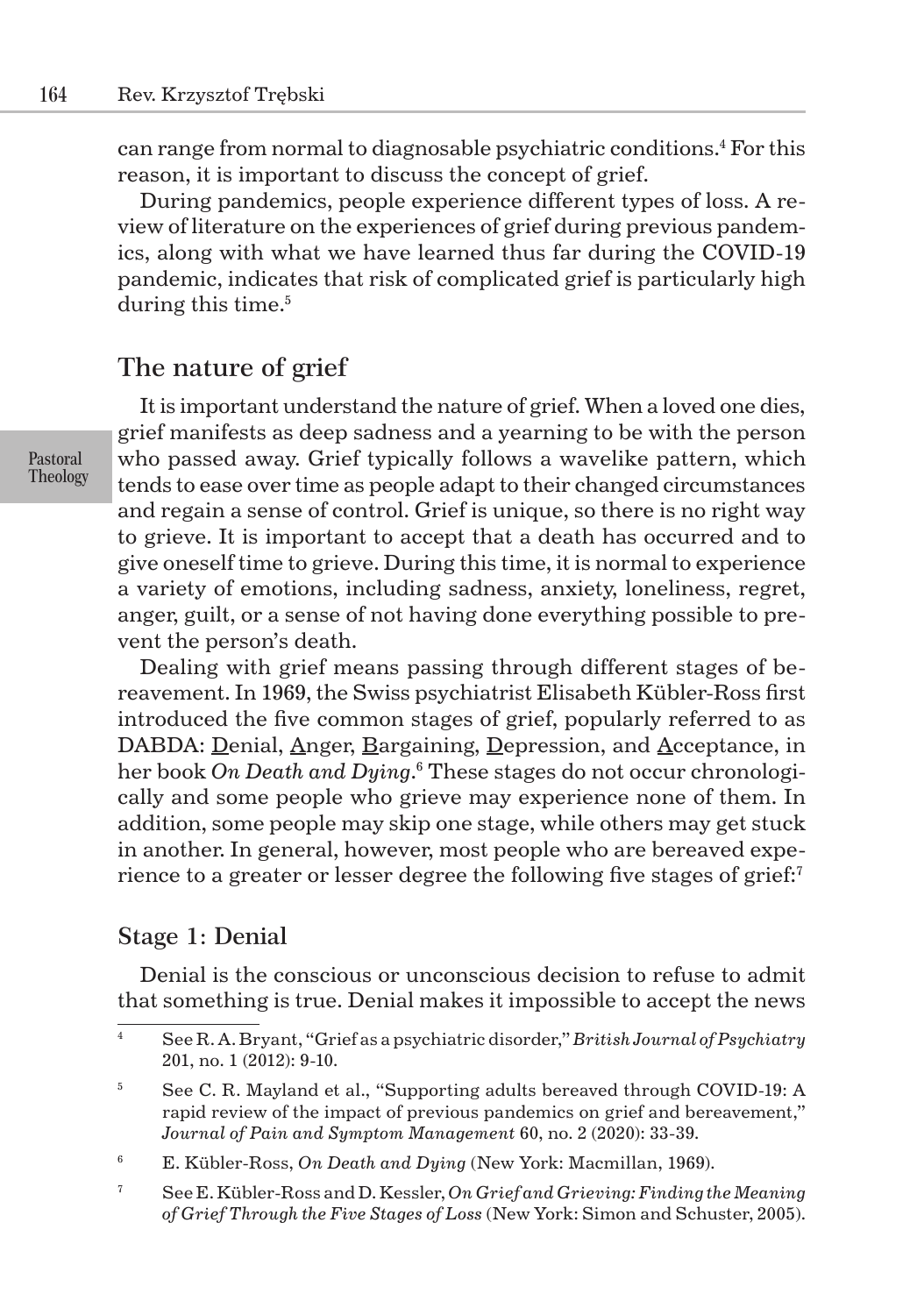of a sudden loss, something unforeseen, or even something imagined. In the case of grief, it becomes impossible for the grieving person to accept death.

#### Stage 2: Anger

Once a person has come to terms with loss, anger manifests in an emotional or physical act by which people try to place blame. The deep pain and resentment that an individual experiences can manifest as anger directed towards others or even towards God. Not everyone goes through this stage. Anger can make the grieving person seem unapproachable to others and, paradoxically, keep others at a distance even when the grieving person needs help.

#### Stage 3: Bargaining

Bargaining is negotiation by which a person tries to postpone or distance himself from the loss of a loved one. With regard to grief, bargaining often entails asking a higher power or God to bring back the person who has died in exchange for something else. The grieving individual has a false belief that he can change the situation through negotiation. It is a way to seek false hope and postpone feelings of hopelessness.

#### Stage 4: Depression

Depression is the feeling of loss of control or hopelessness in the midst of grief. This stage occurs when the initial stages of denial, anger, and bargaining have been exhausted. As soon as a bereaved person realizes that he cannot change things, he becomes still, and the period of separation from others and isolation begins. Feelings of emptiness and loneliness become strong even when a person's family and friends surround him. Nothing seems to change this feeling of emptiness and deep sadness.

#### Stage 5: Acceptance

Acceptance is a feeling of inner stability and resignation in the face of circumstances that cannot be changed and the fact that the person who has died continues to live in one's memory of the heart. Acceptance occurs when the bereaved person comes to terms with reality 165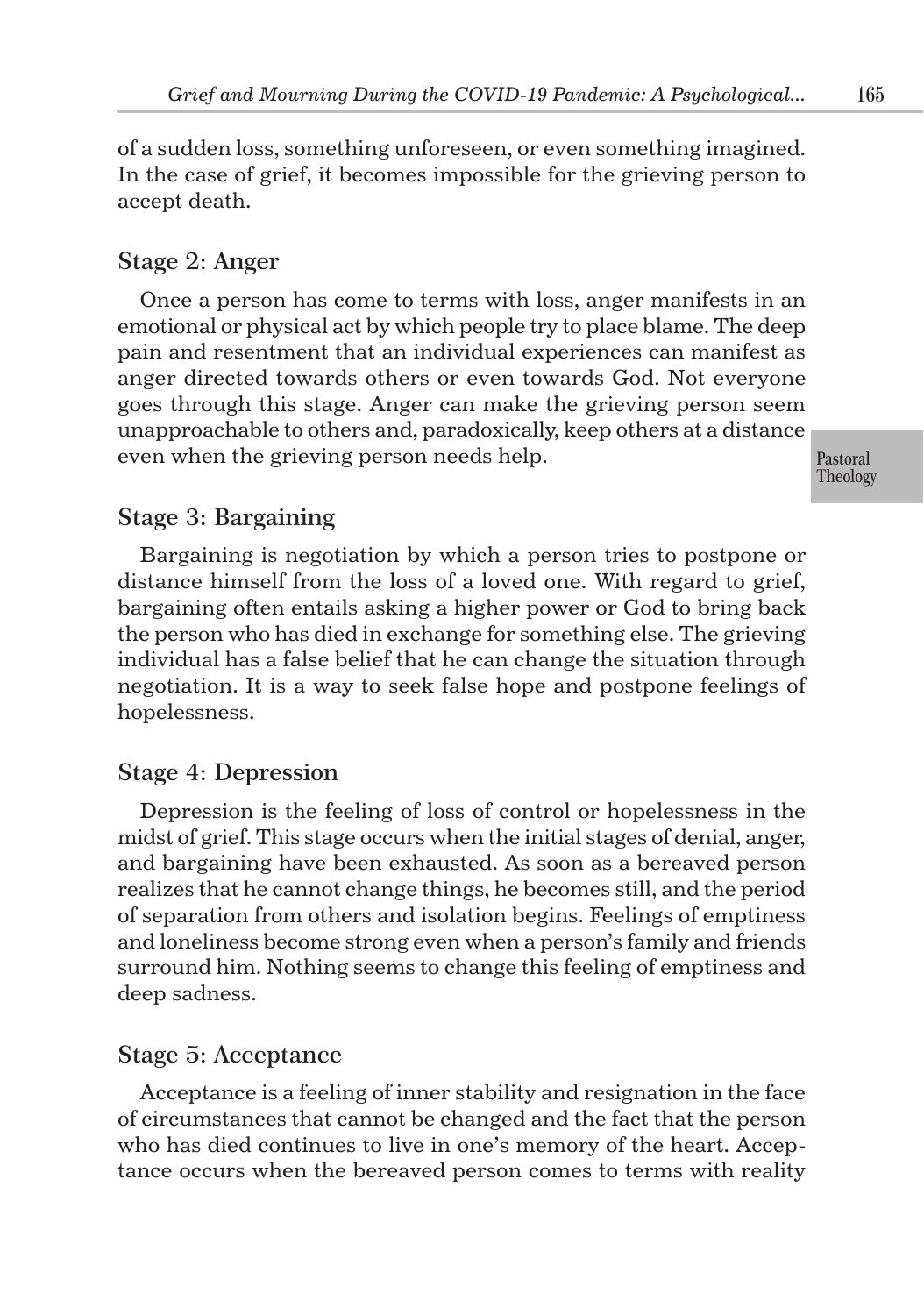and agrees to move forward in life, which he or she sees a precious gift for him or herself and for others.

A popular misconception arose from Elisabeth Kübler-Ross' presentation of death and dying as a process with distinct stages—namely, people thought that the process of grieving took place in a series of sequential steps. In addition, there was the misunderstanding that the grieving process supposedly resolved when a person who has lost a loved one could "draw" energy from the one who had died and redirect it to relationships with those who are living. These ideas did not turn out to be true in the lives and experience of actual grieving people, who reported that they continued to experience a connection with the loved one whose passing they mourned.

Those who experience the death of a loved one often continue to grieve while also moving on with their lives. Contemporary studies involving bereaved people clearly reveal that the process of grieving is neither linear nor stage-like. Moreover, grief certainly does not "resolve" if it means letting go of one's love for the person who has died or ignoring a continual sense the deceased person's presence in the concrete reality of the physical absence that comes with death. The pastoral theologian Rogers-Vaughn noted that there is plenty of evidence that love persists beyond death among those who grieve. Grief is essentially love present in absence.<sup>8</sup>

#### The role of funerals in mourning

The mourning process is a protective factor against complicated grief. Funeral rites are an important part of mourning, but for those living during a pandemic, it is often impossible for these rites to take place. Funerals are an expression of pain and passage into an unknown future without a loved one. These rites are also significant for children because they help little ones to better understand the concept of death and the fact that someone they love is gone.

From the point of view of faith, funeral rites mark the end of life on earth and the beginning of life in Christ. At a funeral, the human labors of the deceased are place into God's hands, and the person who has died awaits His merciful judgment. The Christian funeral liturgy is a celebration of the Paschal Mystery of Christ the Lord. During a funeral, the Church prays that the deceased believer, who was incorporated

<sup>8</sup> B. Rogers-Vaughn, "Recovering grief in the age of grief recovery," *Journal of Pastoral Theology* 13, no. 1 (2003): 40.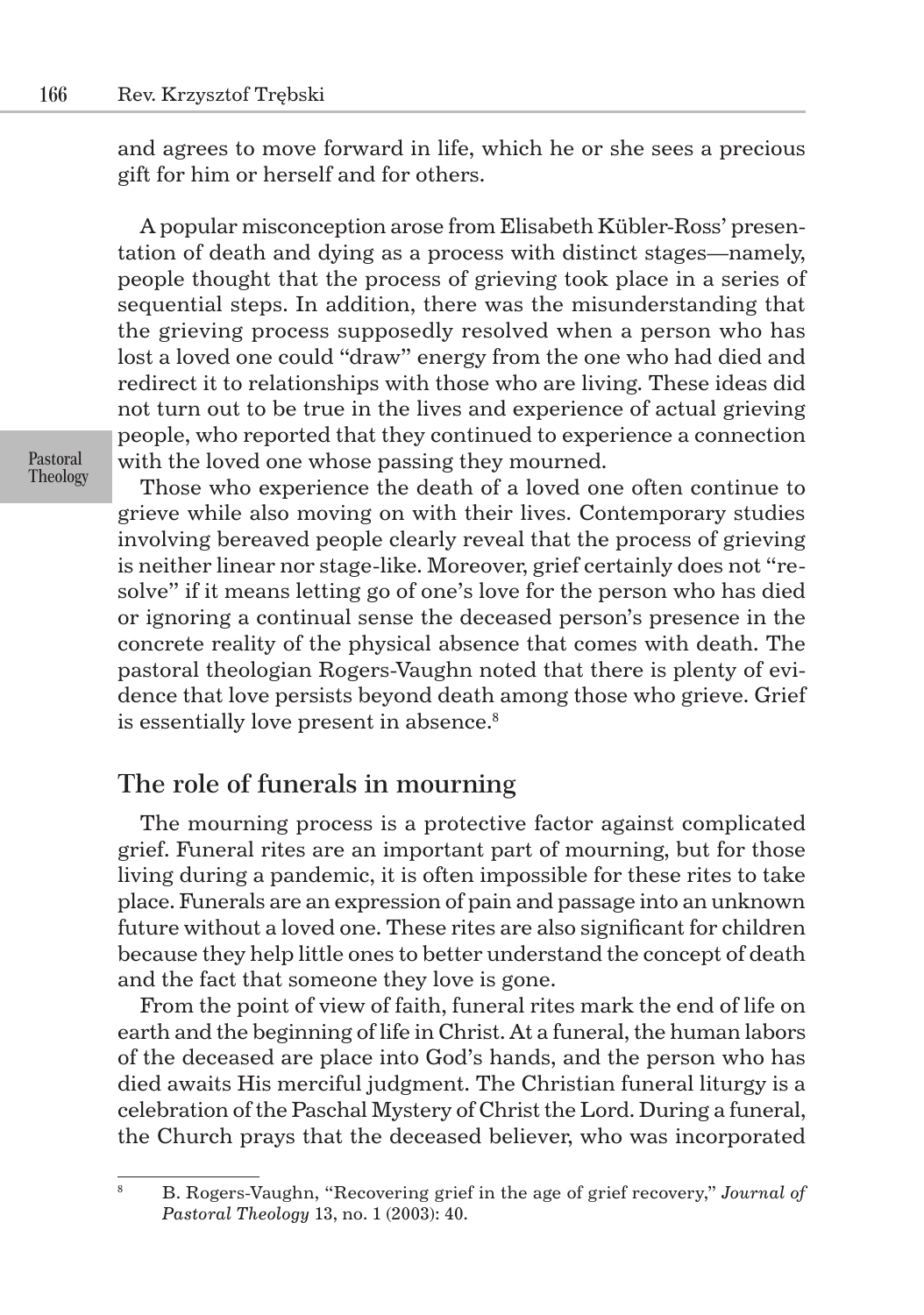into Christ's death and resurrection through Baptism, passes with Him from death to life and, duly purified in soul, will be welcomed with the saints and the elect into heaven, while the body awaits the hope of the second coming of Christ and the resurrection of the dead.

disposed without family and friends seeing the remains and celebrat- Pastoral During the pandemic, the inability to grieve in the presence of family members and to see and touch the deceased have complicated the mourning phase.<sup>9</sup> Government-imposed travel restrictions and forced separations have impaired how people can express and work through the pain of loss. Social distancing, stay-at-home orders, and limitations on the size of in-person gatherings enforced during this time have changed the way friends and family can gather and grieve.<sup>10</sup> The risk of contagion has also necessitated that the remains of the deceased be ing the final rites. The lack of funeral ceremonies such as face-to-face mourning and closing the coffin potentially cause survivors to feel helplessness and grieved.

To consider what a funeral is and what can take place during a pandemic, we must look at the basic elements of a funeral. If a public funeral for a loved one is not permissible due to the pandemic, or if an entire family cannot gather together, a funeral mass and burial can be broadcast on the Internet so that those who cannot be present at the burial site or prevented from gathering due to quarantine or illness can participate remotely.

To circumvent the issue of ambiguous loss, digital photos of the deceased are a viable alternative to an in-person embrace. The use of such services gives family and friends, who would have otherwise been unable to participate due to travel restrictions and/or being at high risk for contracting the infection and developing complications, the opportunity to offer their condolences and participate.<sup>11</sup>

# Grief during a pandemic

The processes of loss and grief can vary in intensity and duration. Although acute grief is usually self-limiting, grief never fully ceases. Grief that remains intense and impairs individuals for more than one

Theology

<sup>9</sup> J. C. Bermejo, *Duelo Digital* (Bilbao: Desclée De Brouwer, 2020).

 $10$  See M. J. Byrne and D.R. Nuzum, "Pastoral closeness in physical distancing: The use of technology in pastoral ministry during COVID-19," *Health and Social Care Chaplaincy* 8, no. 2 (2020): 206–217.

<sup>&</sup>lt;sup>11</sup> See I. Muturi, S. Freeman, and D. Banner, "Virtual funerals: A feasible and safer option during the COVID-19 pandemic," *Journal of the American Geriatrics Society* 68, no. 11(2020): 2472–2473.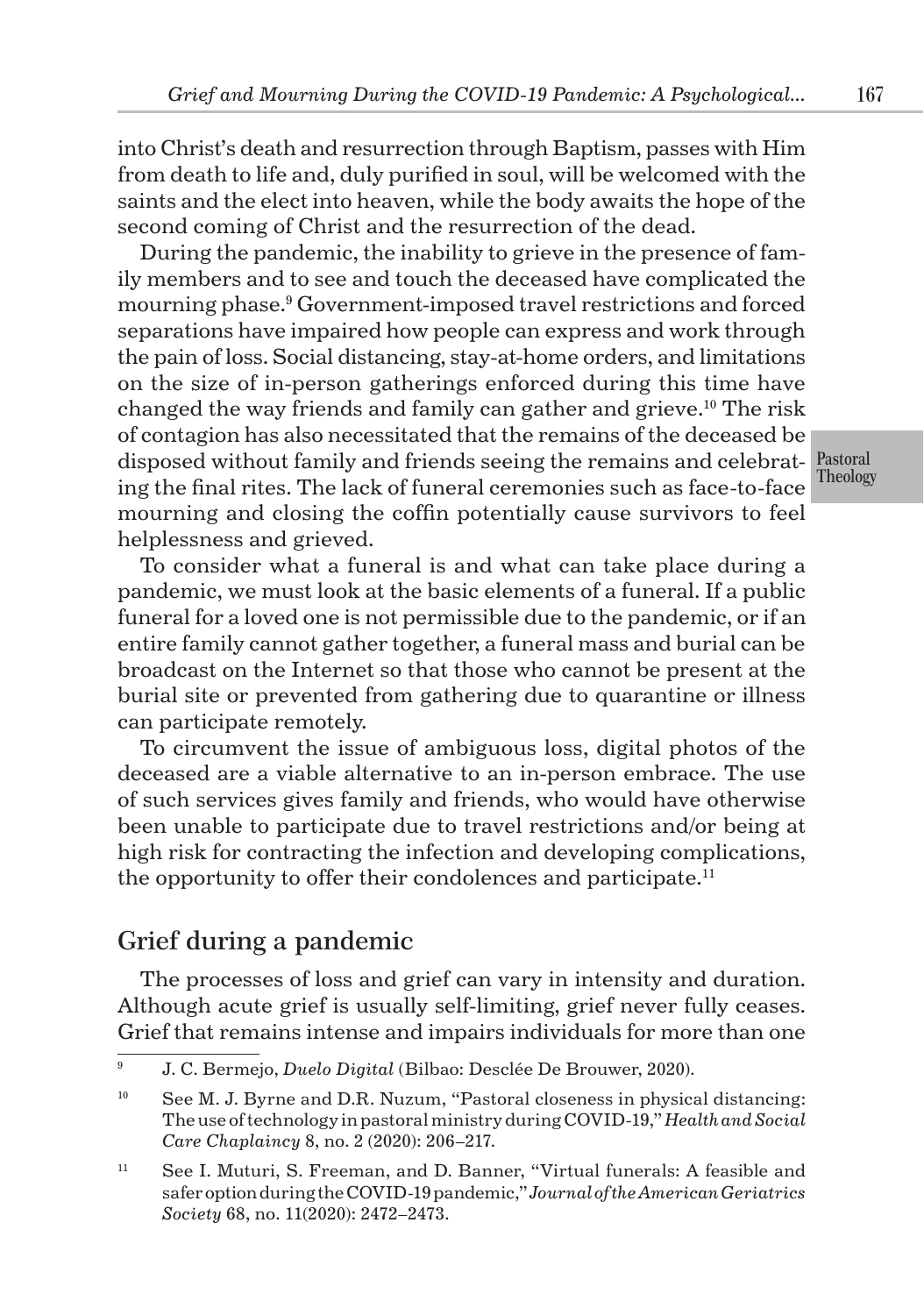year is considered prolonged grief disorder<sup>12</sup> (PGD) or complicated grief<sup>13</sup> (CD), both of which are described as an intense and extended form of persistent yearning and grief that impairs individuals by making them indefinitely unable to process the loss and move on in life.<sup>14</sup> Risk factors for complicated grief are a sudden and unexpected death,<sup>15</sup> witnessing a difficult death, and an inability to let go of the person who has passed away.<sup>16</sup>

Deaths due to COVID-19 have been labeled negative deaths as they are marked by physical and psychological suffering, physical separation from family members, lack of preparation for death, disrespectful treatment, unwanted medical interventions, an inability to access medical services, sudden disease progression, and sometimes unexpected patient death.

Pastoral Theology

When faced with a major loss such as the death of a loved one due to COVID-19, those left behind often imagine "alternative scenarios;" in other words, they almost automatically think about what could have been different so that the person would not have died. This is called counterfactual thinking, and it is a natural reaction to a significant loss even when the rational mind realizes that alternative scenarios are not real. This is one way that individuals cope with the acute pain of loss. Under ordinary circumstances, these thoughts are not as prominent. They can be more intense and more difficult to resolve, however, when a loved one dies in a sudden and unexpected way. In the case of

<sup>&</sup>lt;sup>12</sup> The condition of persistent grief known as Prolonged Grief Disorder (PGD) was recently included in the International Classification of Diseases (ICD-11). See: World Health Organization, "2020 International statistical classification of diseases and related health problems," https://icd.who.int/.

<sup>&</sup>lt;sup>13</sup> M. C. Eisma, R. Rosner, and H. Comtesse, "ICD-11 Prolonged grief disorder criteria: Turning challenges into opportunities with multiverse analyses," *Frontiers in Psychiatry* 11 (2020): 752.

 $14$  Grief therapy, which facilitates grief management, may act as a template for developing a specific intervention for complicated grief. Complicated grief psychotherapy (CGT) is the best-studied intervention for prolonged and recalcitrant grief disorders. It facilitates progression through stages of mourning and checks for any derailments. CGT has been found to be more effective than interpersonal psychotherapy and antidepressants. See J. S. Goveas and M. K. Shear, "Grief and the COVID-19 pandemic in older adults," *American Journal of Geriatric Psychiatry* 28, no. 10 (2020): 1119–1125.

<sup>15</sup> S. Nakajima, "Complicated grief: Recent developments in diagnostic criteria and treatment," *Philosophical Transactions of the Royal Society of London. Series B, Biological sciences* 373, no. 1754 (2018): 20170273.

<sup>16</sup> See E. van Ee, "Samen rouwen: over sociale steun aan nabestaanden gedurende de COVID-19-pandemie," *Tijdschrift voor Psychiatrie* 63, no. 1 (2021): 13-15.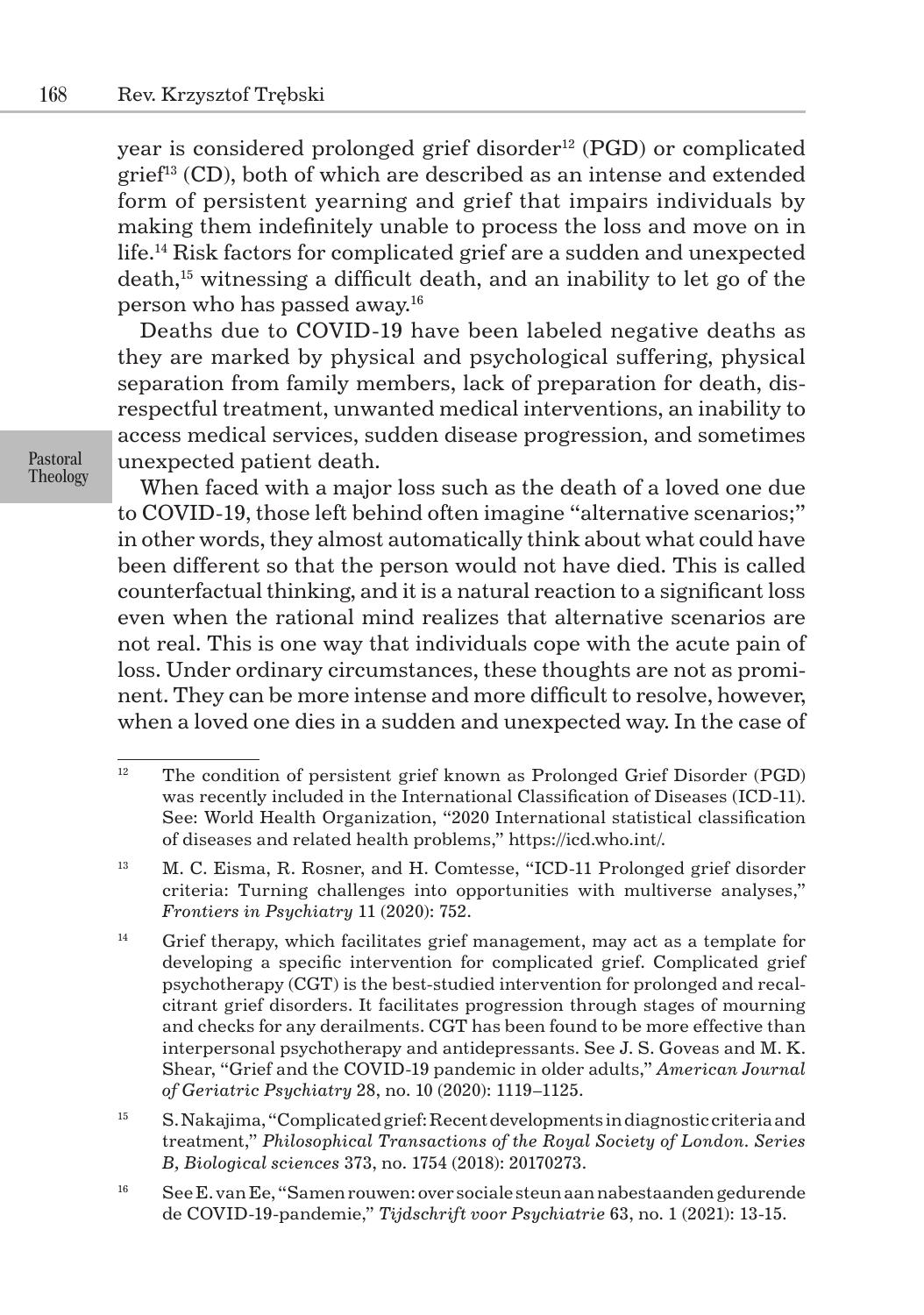COVID-19, it is very easy to imagine alternatives! For example, people may question: "What if the deceased person had not gone where he did? Maybe he would not have gotten infected? If he had not gone to that particular supermarket, attended that party, or traveled to that location, then he would not have been exposed to the virus!" This type of thinking can occur even if it is unclear where or how the person contracted the virus. The ease of imagining alternative scenarios can sometimes make it more difficult for people to accept reality as it is and increases their risk for PGD.

person's characteristics, the dynamics and nature of the person's re- Pastoral The natural process of bereavement can be disrupted further when some of the complexities of bereavement go unresolved. A variety of factors may be at play in this type of situation, including the bereaved lationship with the deceased loved one, and the circumstances and context of the death. These factors increase the possibility that one or more aspects of the meaning or experience of pain will disrupt the person's bereavement and adaptation to a new reality.

Another component is that the bereaved person may not have had the opportunity to say goodbye to his family member, leaving many words unspoken and things unresolved. The inability to be at the person's side as she die can increase the grieving person's sense of disbelief and make it more difficult to accept that the death actually happened.

Social distancing related to COVID-19 impacts the grieving process significantly in several ways. Social distancing has affected religious and cultural aspects of the mourning process, depriving those who mourn of the comfort of community support and ritual. Especially at the beginning of the pandemic, but even now, people often could not be present with loved ones while they were dying. This generated a series of emotional reactions in the survivors.

In the case of COVID-19, the circumstances surrounding the person's death increase these reactions. For example, knowing that the deceased person suffered and died alone is distressing and can increase feelings of personal guilt. Survivor's guilt, which is a common, is the sense of distress at being spared from the hardship that the deceased person endured. Such guilt is often manifested in the question: "Why was I spared while he or she died?"

Sometimes the sheer number of deaths that have occurred in a given family leads to a lack of recognition of each member's grieving experience. Society often overlooks or downplays the death of those who are chronically ill, especially the elderly. When such repressed emotions

Theology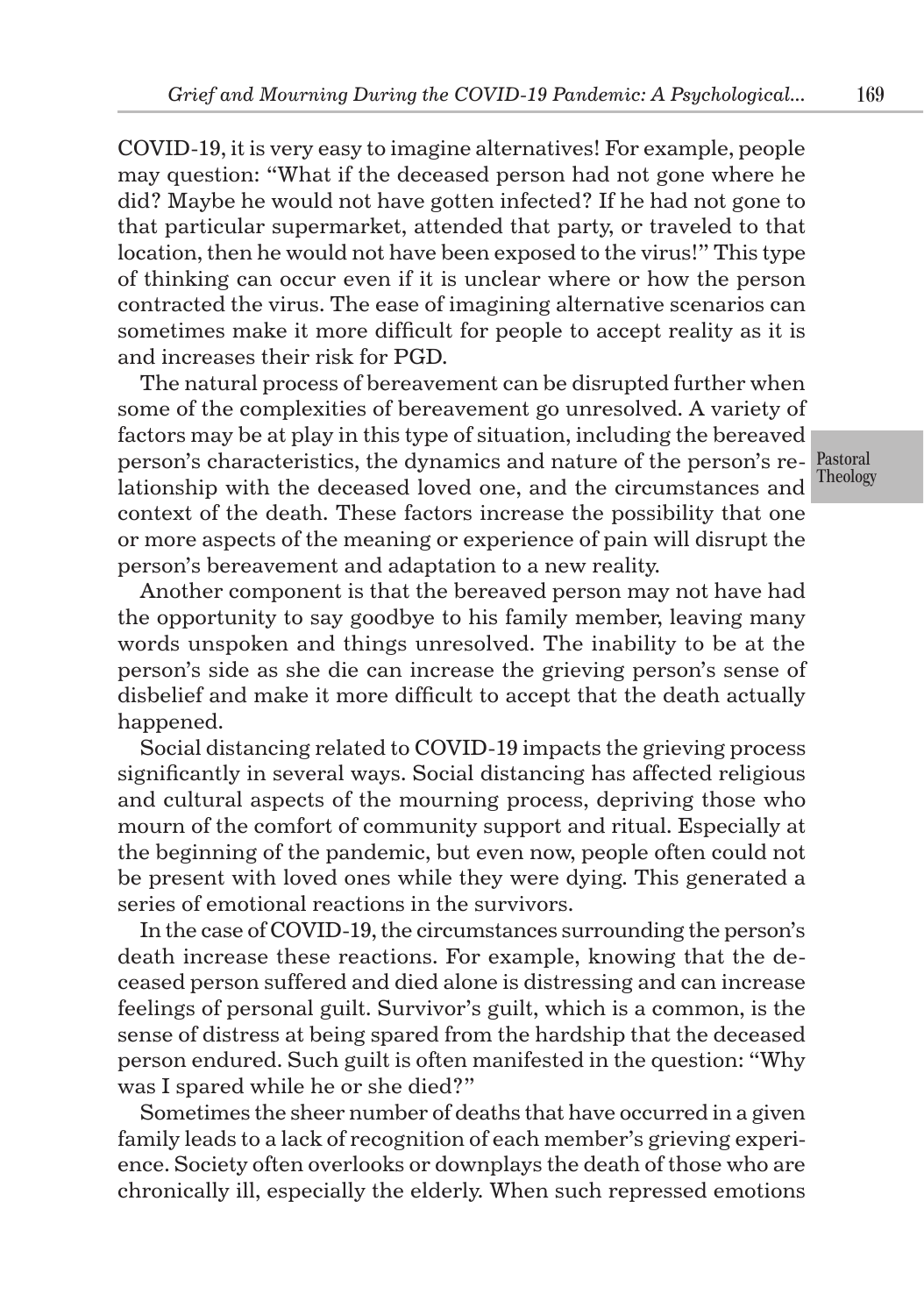are not treated properly due to a lack of adequate resources and financial constraints following the pandemic this can produce devastating emotional effects in the future. The above factors can cause what is known as disenfranchised grief and interfere in a person's ability to cope. All of these factors have increased the possibility of prolonged bereavement disorder arising during the COVID-19 pandemic.<sup>17</sup>

## Strategies to pass through the mourning process

To help individuals better understand the difficult journey of grief, Dr. William Worden developed four tasks of mourning.<sup>18</sup> It is important to note that many people experience loss or its intensity in their own way. This experience is not linear and every person's journey is unique. However, the steps that take place in the process of grieving and healing are similar and include the following tasks:

- To accept the reality of loss. While the final stage of Kubler-Ross' model is acceptance, Worden believes that acceptance of the reality of the loss and death is the foundation of healing. There are a couple of ways to start this process. Seeing the body of the person who died is one way. Participating in rituals such as planning the funeral, preparing the eulogy, or caring for the gravesite are ways to begin this first task. Turning to spirituality or religion can also foster quicker acceptance.
- To search for a personal way to express grief. Many people have different and often unique ways of dealing with their pain. Some need to talk, some cry, others keep busy with work or a hobby. Some people cope with the sudden pain of loss by finding a way to commemorate the person who died by investing in a cause close to their loved one's heart or by helping other similar groups of survivors. It is appropriate to process pain through action as long as the aim is to navigate one's way through the pain and not to avoid it or hide from it.
- To adjust to the world without the deceased person. It is important to point out that different people adapt to new realities in different ways. In the case of the death of a loved one, for example, this could mean removing the person's phone number from one's

<sup>17</sup> See C. K. Kokou-Kpolou, M. Fernández-Alcántara, and J. M. Cénat, "Prolonged grief related to COVID-19 deaths: Do we have to fear a steep rise in traumatic and disenfranchised griefs?" *Psychological Trauma: Theory, Research, Practice, and Policy* 12, S1 (2020): 94–95.

<sup>18</sup> J. W. Worden, *Grief Counseling and Grief Therapy: A Handbook for the Mental Health Practitioner*, Fourth Edition (New York: Springer, 2009).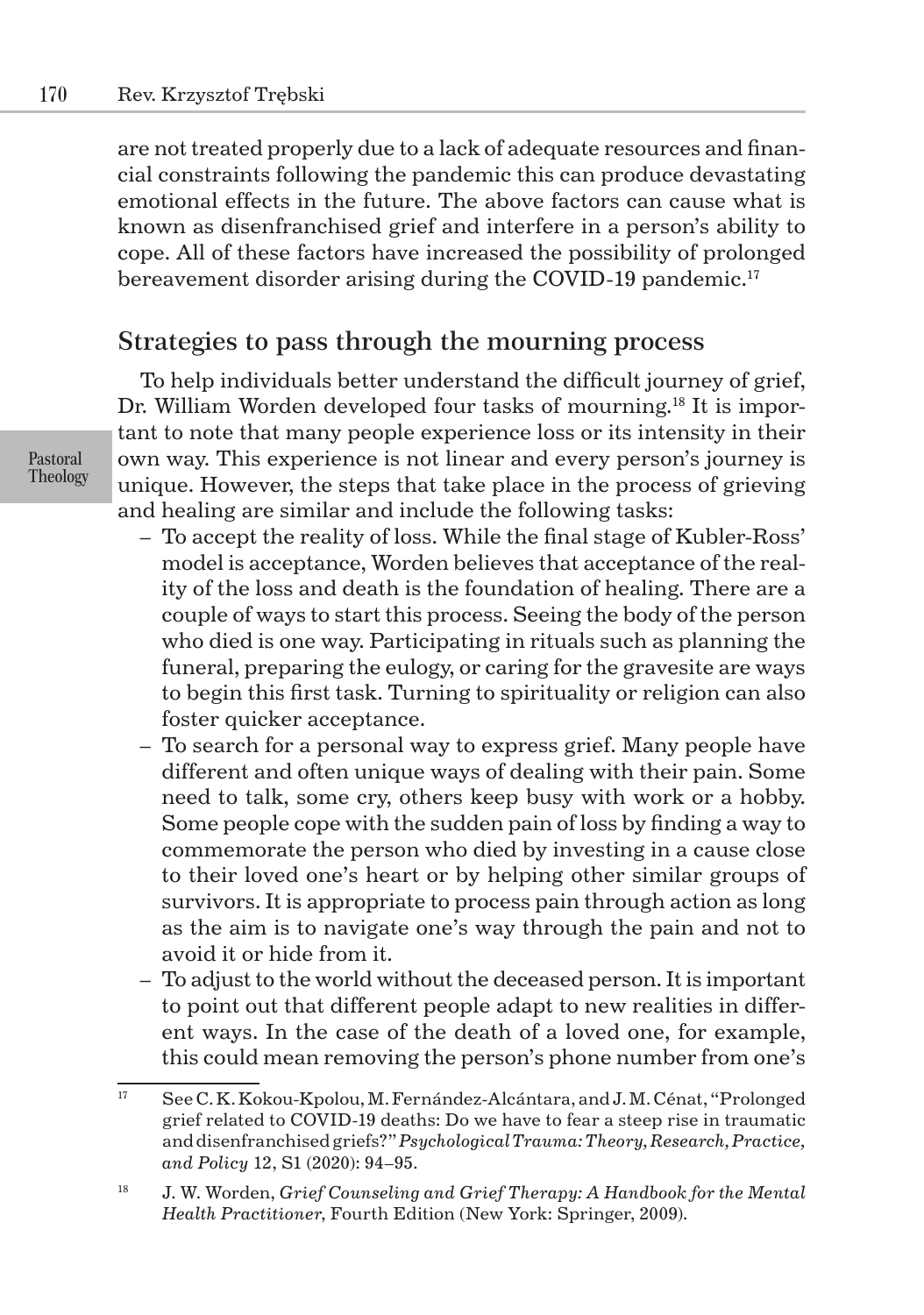address book or making new life plans without the deceased. Either way, the survivor must start living in a new world without the deceased's affection.

– To find an enduring connection with the person who died in the years to come. Many people may find themselves exploring how to remain emotionally connected with the deceased while simultaneously moving forward in their lives. It is important to note that that this does not entail forgetting the deceased but of shifting one's attention from the past to the present and then to the future. Worden points out that there is no fixed time frame in which to complete this task; this period, however, often lasts for months and years, rather than days or weeks. Bonding with the deceased person through prayer or, in the case of non-believers, taking time to write in a journal and acknowledge the things about the deceased for which one is grateful are helpful.

#### The Christian meaning of death

The Christian faith-filled response to death is Christ's birth, death, and resurrection. Jesus did not articulate a theory on pain and death; He did not explain the reason for these human realities. Instead, He experienced and lived out in Himself all of the suffering of the world and accepted to die in anguish like all men. He did not immediately say that pain is valuable; rather, Christ taught that it is wrong to reject God and His faithful love for man when one experiences pain, illness, and death. In Christ we can interpret the complete meaning of every person's life and death. Without physical death we would not be able to access real life: the encounter with God.

Physical, earthly life is important, but it is not the end. Early life entails joys and sorrows, health and sickness, but it is always precious as the path to divine, eternal life. Beyond the final obstacle that is death, salvation—the triumph over man's creaturely condition as well as full and definitive life in God—awaits. All of this is possible because Jesus became man like us. He took on our sufferings and diseases, and He experienced human tragedy and helplessness in the face of death. He cried out from the cross to God and abandoned Himself to the Father with the utmost confidence. In His acceptance of death, Christ saved man and triumphed over death, giving us hope for the impossible and faith in His Paschal Mystery: "I am the resurrection and the life; whoever believes in me, even if he dies, will live; whoever lives and believes in me will never die" (Jn 11:25-26). By participating in the suffering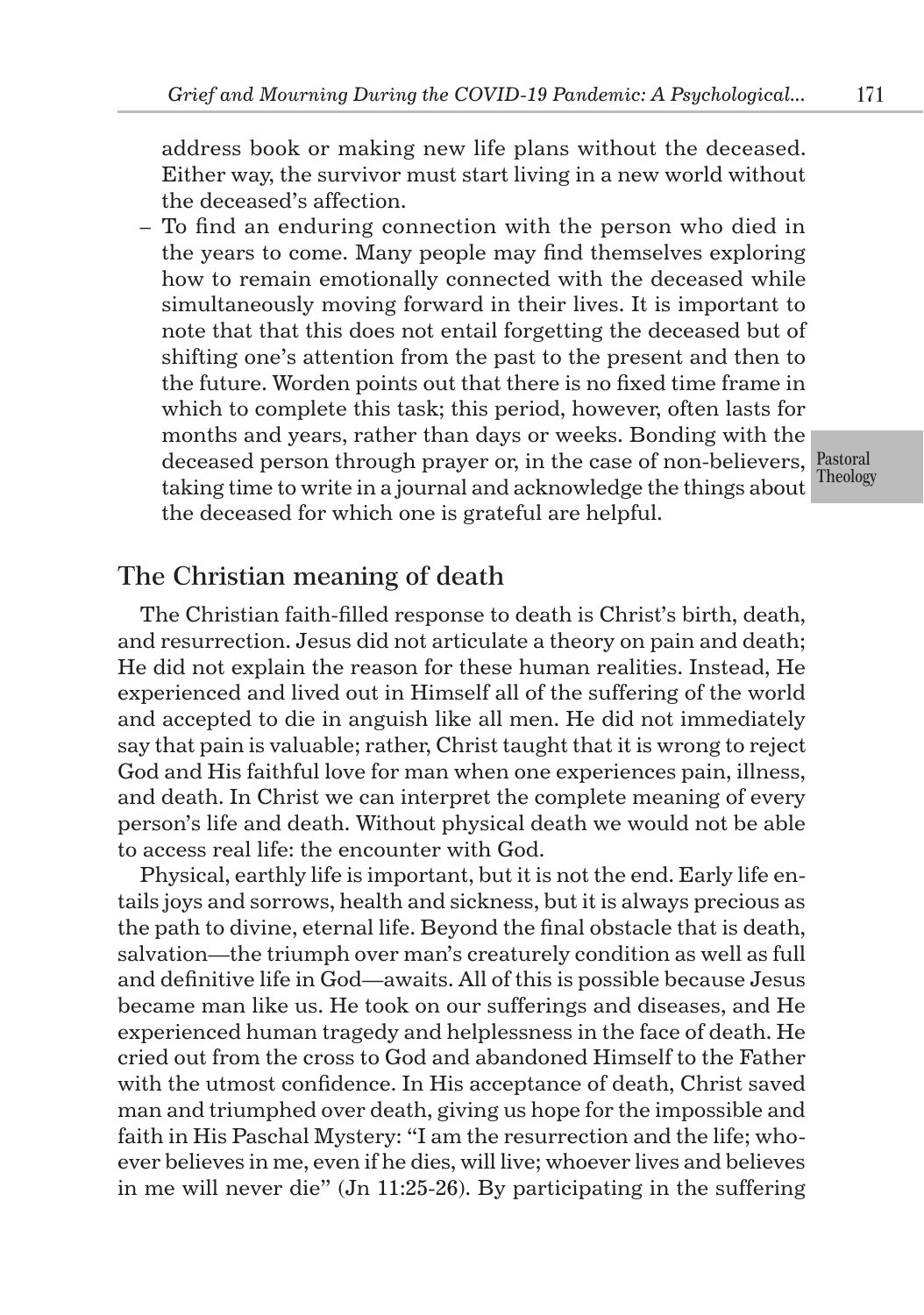of Christ, the one who believes knows that he also participates in the fullness of Christ's life as the Risen One.

Through His passion, Jesus not only frees us from the radical evil of death, sin, and every other misery, but He also gives meaning to every suffering, which is a sign and instrument of salvation. He died for everyone; no one is rejected by God's love for Him.19 Death is the very place of love and hope. From the point of view of faith, death becomes a mysterious experience rather than a simple problem to manage. Living it humanly involves the utmost respect for the dignity of the human person; a "*meditatio mortis*" is transformed into an understanding of the ultimate value of life in view of its end in the midst of the dynamism of hope.<sup>20</sup> Death gives life its ultimate meaning. Characterizing death entails doing what is necessary to make others understand that the dying process is a dimension of life.<sup>21</sup> Seen through the lens of faith, the Christian claim that love is stronger than death (cf. Song of Songs 8:6-7) is proven true. The loss is real, as is the suffering that it generates, but the bonds of love are not broken by loss.

An ongoing sense of connection with the deceased or with a lost experience does not mean that the bereaved person cannot invest in life. Rather, he acknowledges that life has changed forever due to loss and, yet, life still goes on. In situations of death, then, the bond and process of closure are endless. There is the certainty of both the end of physical life and the love that continues even after death. In situations of less tangible loss, such as death from COVID-19, pain involves processing the loss of hopes and those things that give life meaning. Such desires surely express love in the midst of pain. It does not seem a stretch for Christians to reorient themselves away from the idea that suffering must be resolved and put aside toward recognizing that pain manifests love, that all authentic love is of God, and that nothing—not even death—can separate us from God's love in Christ Jesus.

Overcoming the fear of the pain caused by death begins with an awareness of one's own fragility, which we all experience so strongly during the pandemic, and accepting that we depend on God, Who ultimately reveals Himself as Love and Mercy.

<sup>19</sup> See *Discorsi, Messaggi, Colloqui del Santo Padre Giovanni XXIII, Vol.* V (Città del Vaticano: Libreria Editrice Vaticana, 1964), 618.

<sup>20</sup> See J. C. Bermejo, *La esperanza en Tiempo de Coronavirus* (Santander: Sal Terrae, 2020).

<sup>21</sup> See J. C. Bermejo, M. Magaña, *"Modelo Humanizar" de Intervención en Duelo* (Madrid: Sal Terrae, 2014).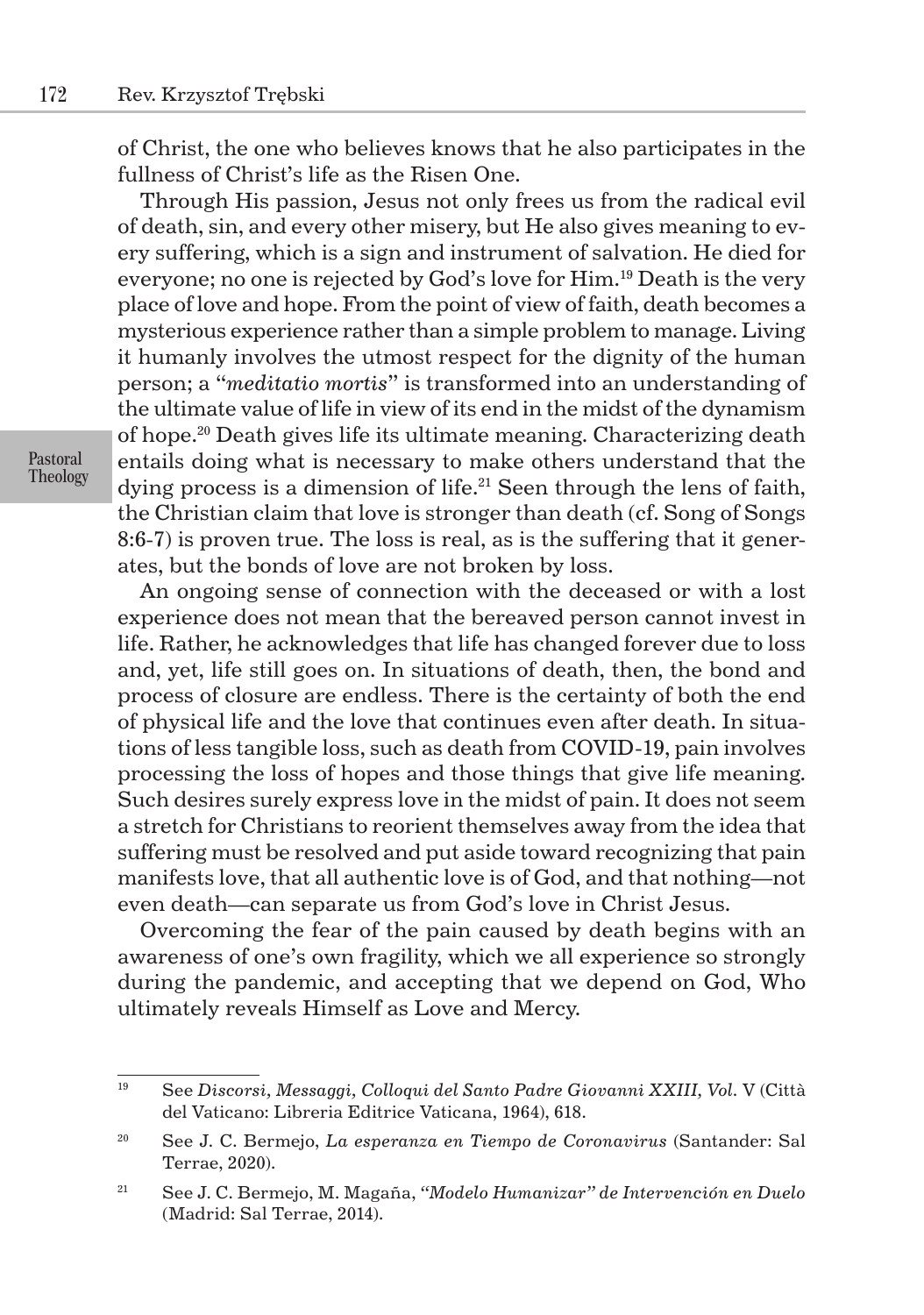## Pastoral accompaniment during the COVID-19 pandemic

Life in the midst of a pandemic reconfigures the way we approach the problem of loss theologically. Mourning is the bodily, cognitive, emotional, and spiritual process through which we deal with the loss of something or someone significant. It is the soul's cry of protest against broken ties and severed connections. It is the body's appeal of resistance to the terror of being existentially alone. For creatures whose very beings require relationships, connections, and community, pain is part of the struggle to relearn how to be fully human in the face of loss, and the coronavirus has, unfortunately, allowed us to experience considerable bereavement.

people cope with death, dying, and pain. Yet, the sheer scale of the Theology Faith communities have developed centuries of wisdom to help COVID-19 contagion and death in the last year defies the imagination and easily overwhelms even those who are accustomed to it. In many cases, death due to COVID-19 occurs quickly, but the most troubling component of the pandemic is that so many people have died alone or in the presence of only one healthcare worker. They are isolated from the comforting presence of family members and faith communities.

Although the Catholic Church knows how to be a witness to the loving presence of God when confronted with another's suffering, She is prevented from doing so fully and in the usual ways. This not only affects those who are dying but also greatly distresses their family members and healthcare workers. In light of this disaster, every concrete gesture, even the most humble and seemingly irrelevant, is very valuable! In this particular circumstance, death can teach us to accompany others during their own death and be present to those who are in the process of mourning.<sup>22</sup>

Accompanying others in dying, even by telephone or video call, can teach us to live because it involves valuable gestures that can be easily relegated to everyday life, gestures evoked more by feeling than by reason, gestures base on values that demand relationship and accompaniment. Accompanying others in the process of dying reveals the value of our silent presence, the value of the metaphorical embrace, and the value of an outstretched hand that has replaced the now impossible caress.<sup>23</sup> It reveals the power of small and simple gestures, the need for the symbolic to survive, to continue living.

Pastoral

<sup>&</sup>lt;sup>22</sup> See V. Paglia, *La hermana muerte. La dignidad del vivir y del morir* (Santander: Sal Terrae, 2017), 43.

<sup>23</sup> See Bermejo, J. C. *Duelo Digital* (Bilbao: Desclée De Brouwer, 2020).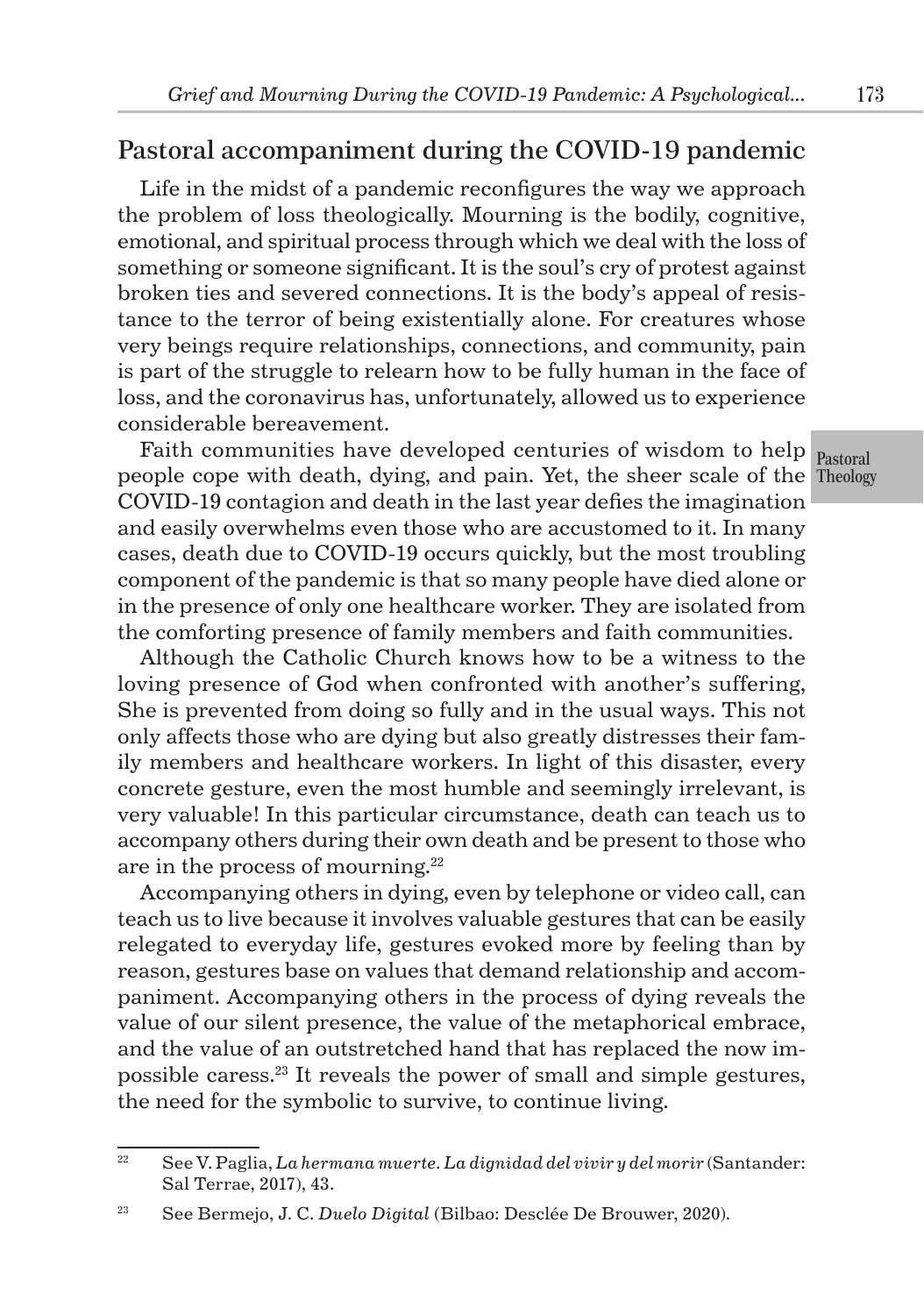#### **Conclusions**

The COVID-19 pandemic is still affecting individuals across countries and cultures, and the death toll continues to rise. As of September 30, 2021, there have been 233,136,147 confirmed cases of COVID-19 globally, including 4,771,408 deaths reported to the World Health Organization.<sup>24</sup>

In addition to the undisputed direct effect of the pandemic on mental health worldwide, this article seeks to highlight the secondary impact of the death of loved ones due to this disease, the consequences of which are likely to be felt in the coming months and years.

The death of a loved one is a major life stressor and often described as one of the most painful experiences that a person will undergo in his lifetime.<sup>25</sup> During the pandemic the grieving process of the sudden death of a loved one has become complicated by all the restrictions caused by COVID-19. This article points out the importance of psychologically accompanying the bereaved so that they can avoid developing complicated grief<sup>26</sup> and of the consoling value of pastoral accompaniment, which helps the grieved to continue living, to reconnect with others and life with a sense of purpose and meaning, and to find ways to honor the deceased loved ones and keep their memory alive within the heart.

Accompaniment demonstrates that much can and must be done to help the bereaved. Participating in such "joys and hopes, the grief and anxieties of the people of this age, especially of those who are poor or in any way afflicated" is the call of those who follow Christ. For, "[i]ndeed, nothing genuinely human fails to raise an echo in their hearts."<sup>27</sup>

## **Bibliography**

- 1. Bermejo, J. C. *Duelo Digital*. Bilbao: Desclée De Brouwer, 2020.
- 2. Bermejo, J. C. *La esperanza en Tiempo de Coronavirus*. Santander: Sal Terrae,2020.

- <sup>26</sup> See G.A. Bonanno, "Loss, Trauma, and Human Resilience: Have We Underestimated the Human Capacity to Thrive After Extremely Aversive Events?" *American Psychologist* 59, no. 1 (2004): 20–28.
- <sup>27</sup> See Second Vatican Council, *Gaudium et Spes* [Pastoral Constitution on the Church in the Modern World], accessed January 10, 2021, https:// www.vatican.va/archive/hist\_councils/ii\_vatican\_council/documents/ vat-ii const 19651207 gaudium-et-spes en.html.

<sup>24</sup> See WHO, https://covid19.who.int/

<sup>&</sup>lt;sup>25</sup> See G.A. Bonanno and S. Kaltman, "Toward an integrative perspective on bereavement," *Psychological bulletin* 125, no. 6 (1999): 760-776.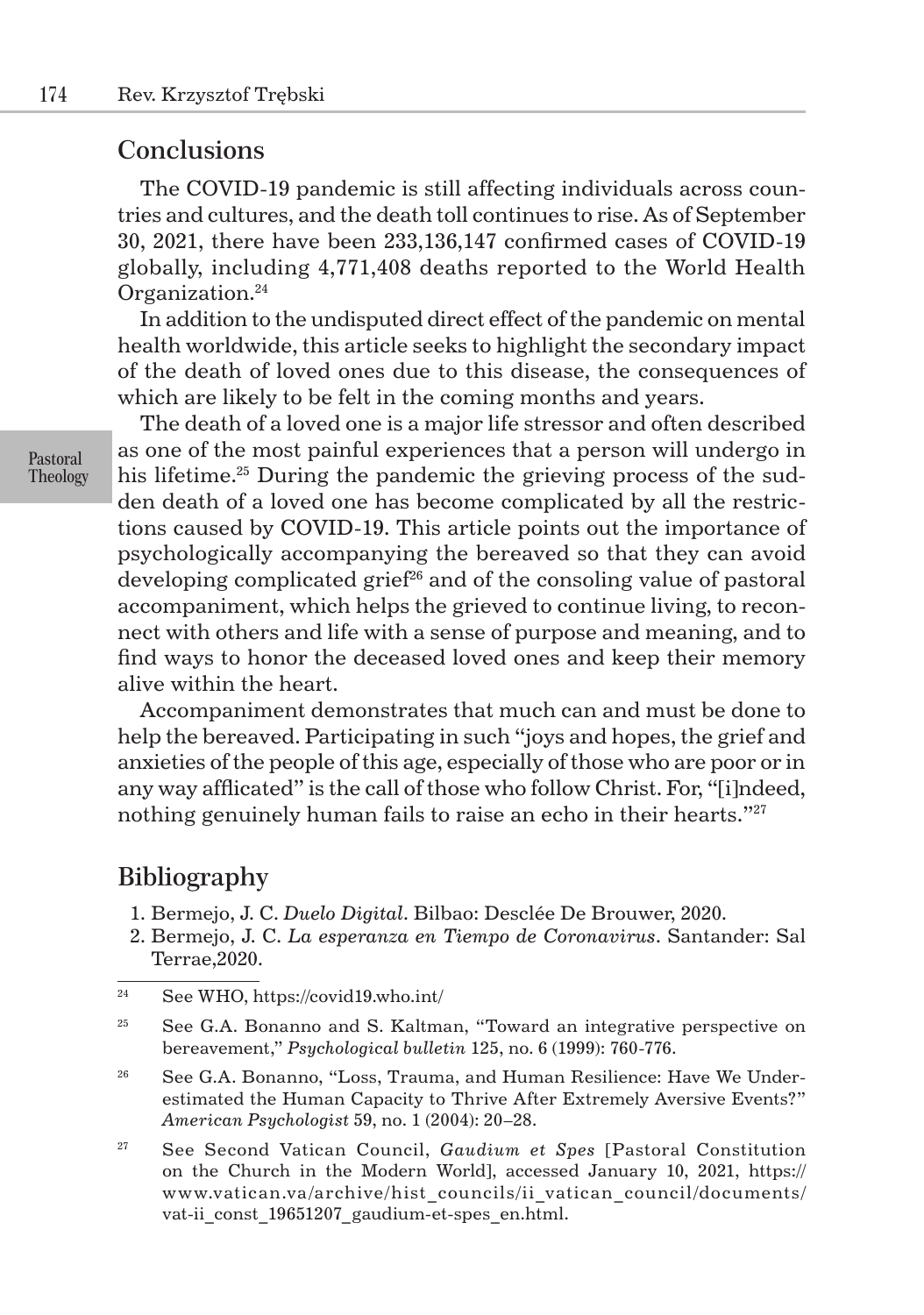- 3. Bermejo, J. C., and M. Magaña. *"Modelo Humanizar" de Intervención en Duelo*. Madrid: Sal Terrae, 2014.
- 4. Bonanno, G. A., and S. Kaltman. "Toward an integrative perspective on bereavement." *Psychological Bulletin* 125, no. 6 (1999): 760-776.
- 5. Bonanno, G. A. "Loss, Trauma, and Human Resilience: Have We Underestimated the Human Capacity to Thrive After Extremely Aversive Events?" *American Psychologist* 59, no. 1 (20041): 20–28.
- 6. Bryant, R. A. "Grief as a psychiatric disorder." *British Journal of Psychiatry* 201, no. 1 (2012): 9-10.
- 7. Byrne, M. J., and D. R. Nuzum. "Pastoral closeness in physical distancing: The use of technology in pastoral ministry during COVID-19." *Health and Social Care Chaplaincy* 8, no. 2 (2020): 206-217.
- 8. Carr, D., K. Boerner, and S. Moorman. "Bereavement in the time of coronavirus: Unprecedented challenges demand novel interventions." *Journal of Aging & Social Policy* 32, nos. 4-5 (2020): 425-431.

- 9. Corpuz, J. C. G. "Beyond death and afterlife: the complicated process of grief in the time of COVID-19." *Journal of Public Health* 43, no. 2 (2021): 281-282.
- 10. *Discorsi, Messaggi, Colloqui del Santo Padre Giovanni XXIII*, Volume V. Città del Vaticano: Libreria Editrice Vaticana, 1964.
- 11. Eisma, M. C., R. Rosner, and H. Comtesse. "ICD-11 Prolonged grief disorder criteria: Turning challenges into opportunities with multiverse analyses." *Frontiers in Psychiatry* 11 (2020): 752-758.
- 12. Goveas, J. S., and M. K. Shear. "Grief and the COVID-19 pandemic in older adults." *American Journal of Geriatric Psychiatry* 28, no. 10 (2020): 1119-1125.
- 13. Kokou-Kpolou, C. K., M. Fernández-Alcántara, and J. M. Cénat. "Prolonged grief related to COVID-19 deaths: Do we have to fear a steep rise in traumatic and disenfranchised griefs?" *Psychological Trauma: Theory, Research, Practice, and Policy*, 12, S1 (2020): 94-95.
- 14. Kübler-Ross, E., and D. Kessler. *On Grief and Grieving: Finding the Meaning of Grief Through the Five Stages of Loss*. New York: Simon and Schuster, 2005.
- 15. Kübler-Ross, E. *On Death and Dying*. New York: Macmillan, 1969.
- 16. Mayland, C. R., A. J. E. Harding, N. Preston, and S. Payne. "Supporting adults bereaved through COVID-19: A rapid review of the impact of previous pandemics on grief and bereavement." *Journal of Pain and Symptom Management* 60, no. 2 (2020): 33-39.
- 17. Muturi, I, S. Freeman, and D. Banner. "Virtual funerals: A feasible and safer option during the COVID-19 pandemic." *Journal of the American Geriatrics Society* 68, no. 11 (2020): 2472-2473.
- 18. Nakajima, S. "Complicated grief: Recent developments in diagnostic criteria and treatment." *Philosophical Transactions of the Royal Society of London: Series B, Biological Sciences* 373, no. 1754 (2018): 20170273.
- 19. Paglia, V. *La hermana muerte. La dignidad del vivir y del morir*. Santander: Sal Terrae, 2017.